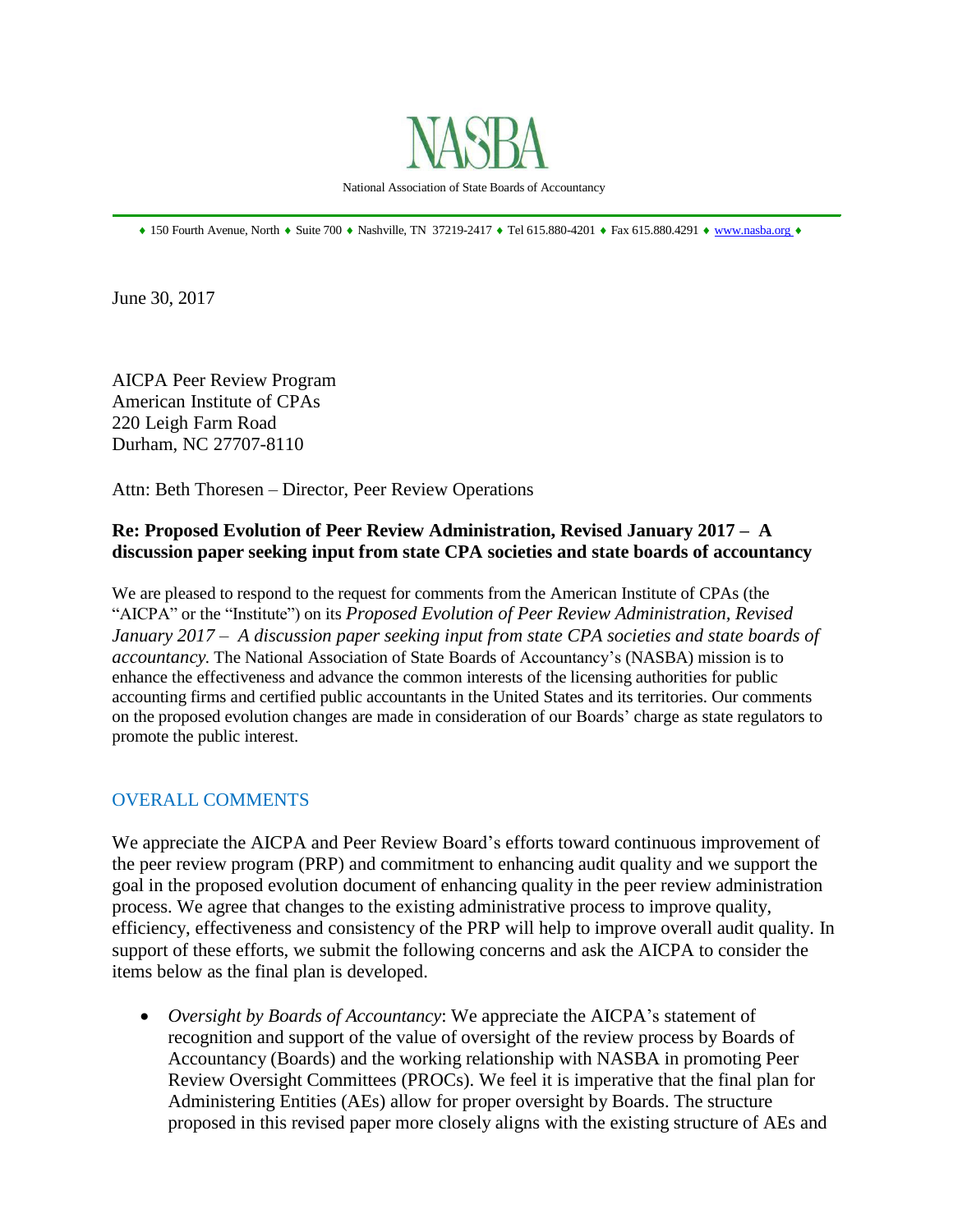as such, would provide Boards the opportunity to continue to operate with the same or similar PROC model now in use. To augment the current model, NASBA is considering the feasibility of creating a shared NASBA PROC for use by Boards with no PROC, or an inactive PROC, as deemed necessary. Costs associated with performing oversight on behalf of a Board must be considered as part of the evolution of the AE program.

We also support the proposal for a panel of Board Executive Directors to be used as an additional channel of input for the AICPA on AE administration and other peer review matters. That panel should either be the NASBA Executive Directors (ED) Committee or its to-be-created subcommittee.

Finally, it is important to note that while the Boards must oversee the peer review program, full and complete transparency of the program by the AICPA is necessary to ensure proper and effective oversight is possible.

 *Benchmarking:* We support the AICPA permitting AEs to remain in the program provided they adhere to standards, or "benchmarks," for administering the program. We recommend that all final benchmarks be specific and measurable. Ultimately, the benchmarks must focus on both quantitative and qualitative policies that will permit the Boards to rely on the ability of the PRP to remediate submitted audits of poor quality. All general references such as "timely" should either be replaced with a specific timeline or offer references to detailed policies in the program's standards that state the expected timeline and/or deadlines. If no such guidance exists, timelines and deadlines should be defined and added to the program's standards as needed.

We understand that adherence to administrative deadlines is an important aspect of assuring the quality of the PRP and we encourage the AICPA to use technology wherever possible to streamline the ability of AEs to meet and track such benchmarks. In doing so, the AEs will be able to direct resources to increase the probability that the qualitative benchmarks are met.

• *CPA Requirement:* While overall we agree with the requirement that every AE employ at least one CPA on staff, we believe that the mandate of a full-time CPA for an AE that administers more than one jurisdiction could be overly burdensome in certain circumstances. We urge the AICPA to create a process that bases the full-time CPA requirement on volume of reviews administered, rather than number of states the AE administers. Foremost, we believe the most important consideration is that an AE utilize appropriately qualified individuals, whether full-time or part-time, that can meet their needs. Given the complexities of today's audits, the specific industry competency to evaluate the work that was performed is more important than the number of individuals on permanent staff. The cost/benefit of mandating a full-time CPA also needs to be addressed. Having a pool of resources available to utilize on an as-needed basis may be just as effective as hiring a broader-based CPA on a full-time basis.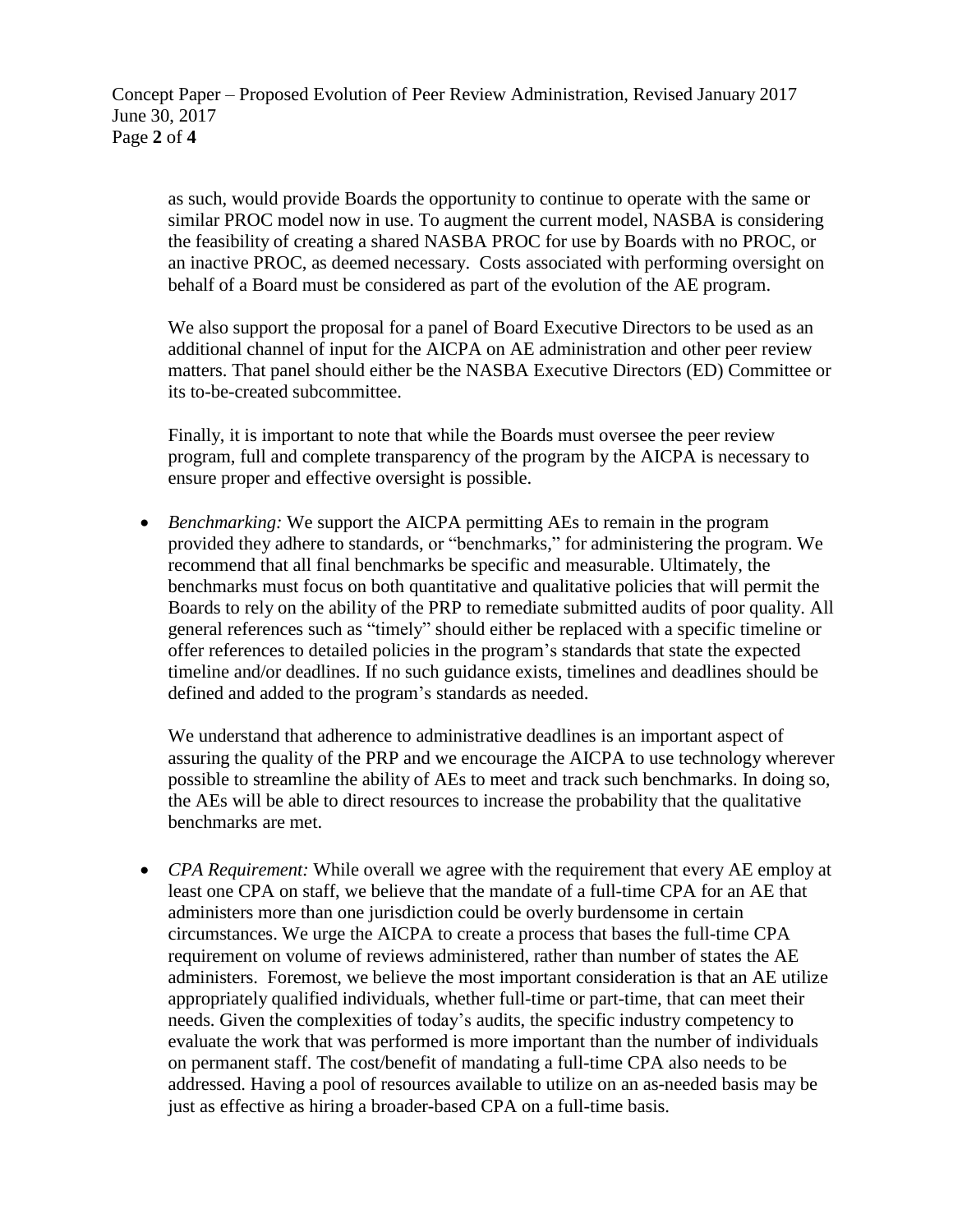Concept Paper – Proposed Evolution of Peer Review Administration, Revised January 2017 June 30, 2017 Page **3** of **4**

Lastly, we believe that there should be some language included in the final document that indicates the need for the CPA to be experienced in providing those assurance services that are included in the scope of the peer reviews.

 *Fair Procedures/Communication:* We support the fair procedures process outlined in the revised paper, but have specific requests about communication to Boards. We request that the respective Boards be notified via written communication to the Executive Director either by mail, email or both at each step of the process when: remediation is required due to egregious and/or non-egregious violations; or additional oversight is ordered due to a pattern of non-egregious violations; or egregious violations cause immediate "probation" of an AE; or an AE is referred to a hearing panel.

We also request that Boards be consulted about the hearing panel's recommendations for an AE before implementing them, to allow impacted Boards the opportunity to consult on the recommendations and properly prepare for any transitions of peer reviews. Boards should be included in the determination of which AEs may assume the administration of peer reviews for AEs that are disqualified from the program. It is important to note that any changes to the administration of peer reviews and the oversight process by Boards may require legislation, rulemaking and/or policy changes by the impacted Boards, which will require a transition period for such changes to be implemented. We ask that the AICPA be sensitive to this impact and that consideration be made to allow Boards adequate time to prepare and adjust for these types of changes. A formal process for including Boards in the fair procedures process based on the recommendations and requests described herein should be developed and included in the final plan.

Finally, we recognize that some AEs may voluntarily decide to no longer participate in administering the program because of these changes, due to concerns about adhering to the benchmarks or for other business reasons. We request that the AICPA make it a requirement of all AEs that reasonable notice considering the circumstances be given to the AICPA and any Board(s) for which they administer peer reviews prior to removing themselves as an AE. We also request that the AICPA require such AEs to include the respective Board(s) in the decision as to where to transition the peer reviews in these situations. In an event where an AE loses a technical reviewer or other key personnel or experiences other obstacles that make it impossible for the AE to comply with the notice, we request that the AICPA provide procedures and resources to substitute for the AE for the remainder of the transition period. This will help the Boards ensure their regulatory needs are met similar to when an AE is removed not by their own accord.

*● AICPA National AE:* It is clear the Institute plans to operate a National AE and as such, we strongly support this AE being subject to Board oversight. NASBA and the CAC should develop a proposed plan for Board oversight of the AICPA National AE.